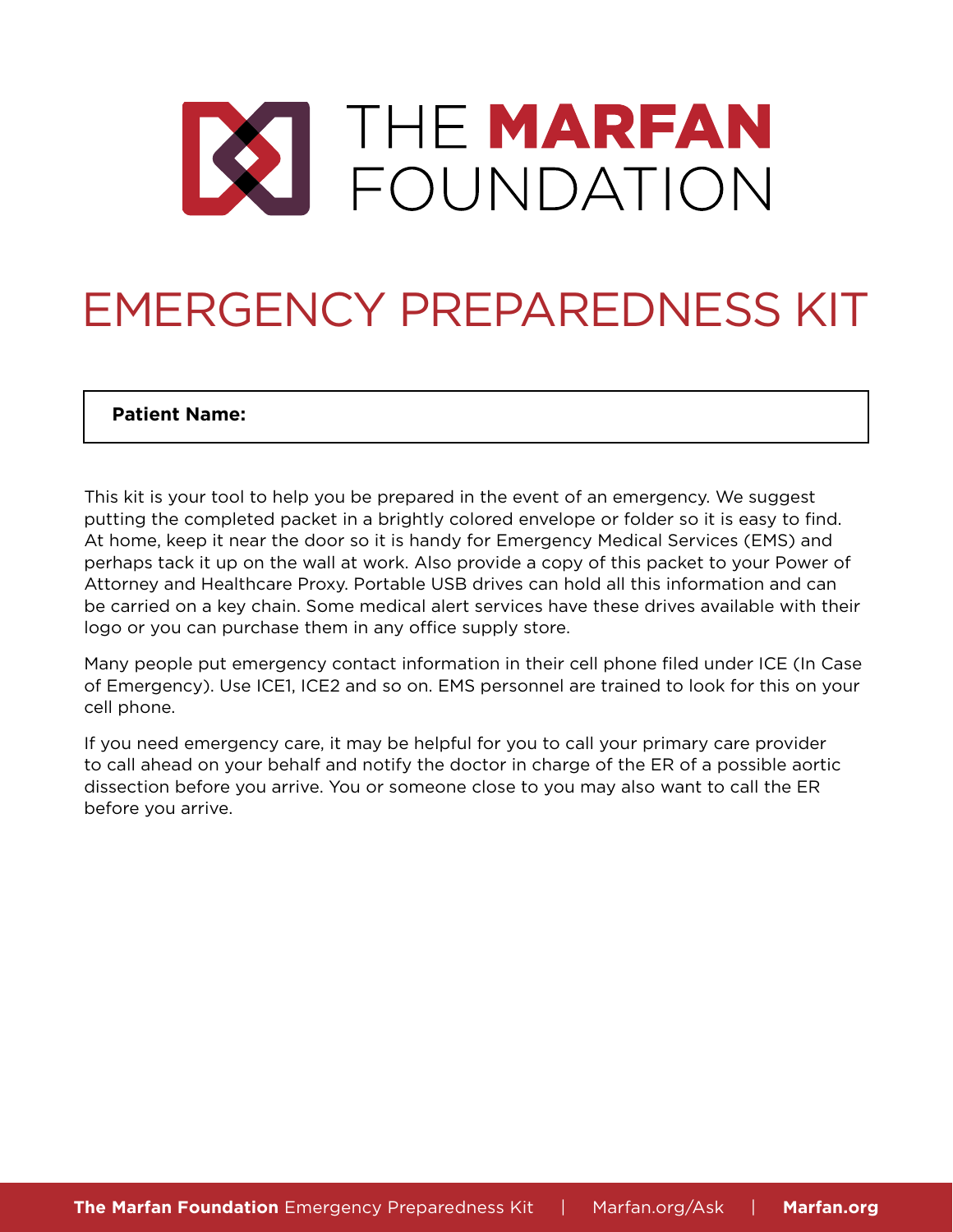## **Ø CHECKLIST**

We recommend that you complete these documents so they are available in case of an emergency. Some of these documents may not apply to you (for instance, not everyone will want a Do Not Resuscitate Order). Remember to update your information regularly.

|        |                                                                                                           | Last Updated |
|--------|-----------------------------------------------------------------------------------------------------------|--------------|
|        |                                                                                                           |              |
|        |                                                                                                           |              |
|        |                                                                                                           |              |
| $\Box$ |                                                                                                           |              |
|        |                                                                                                           |              |
|        |                                                                                                           |              |
| $\Box$ |                                                                                                           |              |
| $\Box$ |                                                                                                           |              |
| $\Box$ |                                                                                                           |              |
|        |                                                                                                           |              |
|        |                                                                                                           |              |
|        | Include a copy of the most recent version of each of the following from your doctor                       |              |
|        |                                                                                                           |              |
| $\Box$ |                                                                                                           |              |
|        |                                                                                                           |              |
|        |                                                                                                           |              |
|        | <b>Other resources</b>                                                                                    |              |
|        | $M$ $\alpha$ $\beta$ $\alpha$ $\beta$ $\alpha$ $\beta$ $\alpha$ $\alpha$ $\beta$ $\beta$ $\alpha$ $\beta$ |              |

| $\Box$ |  |
|--------|--|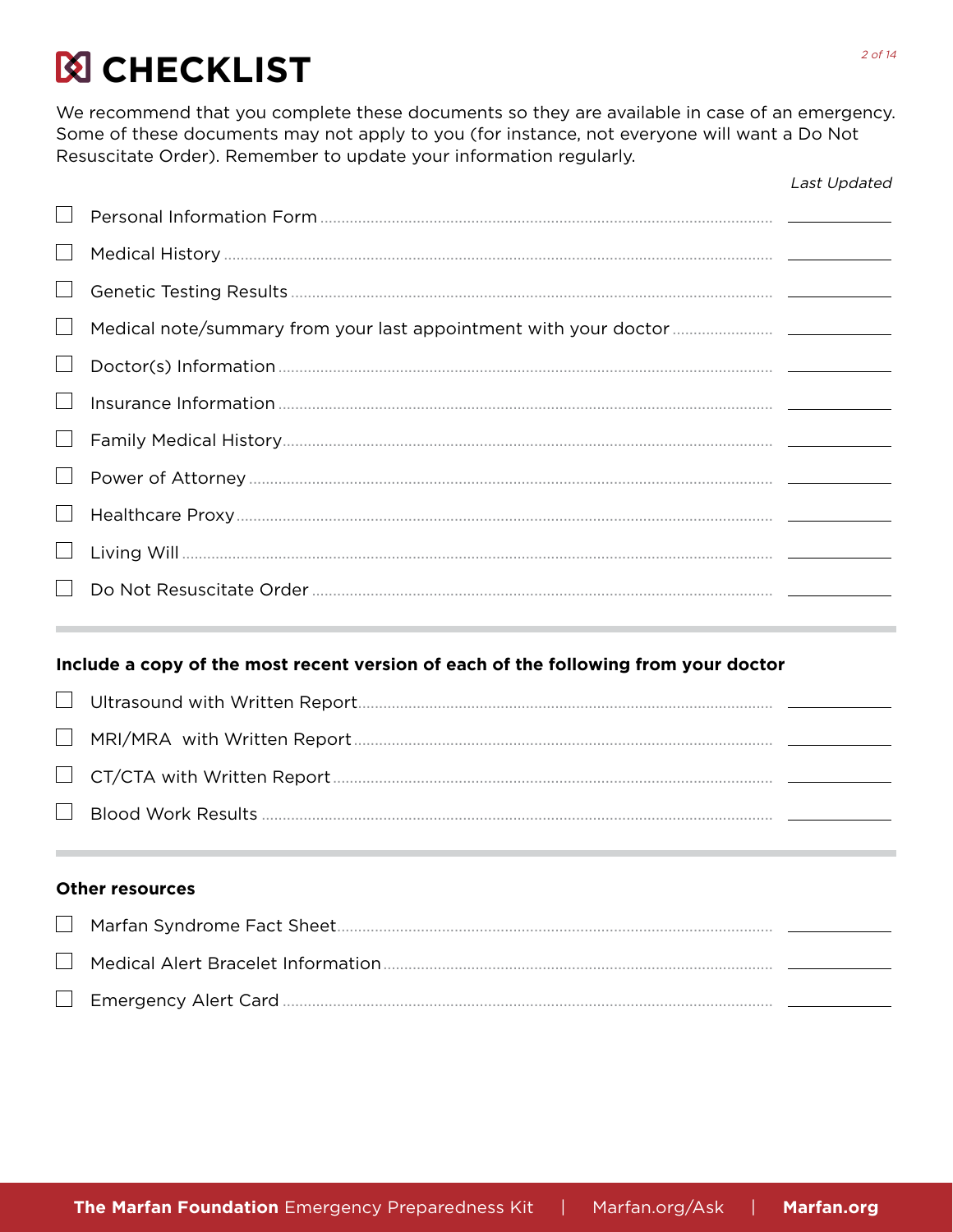## **N** PERSONAL INFORMATION

|                                   |  | Social Security Number: ________ - _______ - _______                            |                                                                                                           |  |
|-----------------------------------|--|---------------------------------------------------------------------------------|-----------------------------------------------------------------------------------------------------------|--|
| Gender: <u>U</u> Male U Female    |  |                                                                                 |                                                                                                           |  |
| <b>Contact Information</b>        |  |                                                                                 |                                                                                                           |  |
|                                   |  |                                                                                 |                                                                                                           |  |
|                                   |  |                                                                                 |                                                                                                           |  |
|                                   |  |                                                                                 |                                                                                                           |  |
|                                   |  |                                                                                 |                                                                                                           |  |
|                                   |  |                                                                                 |                                                                                                           |  |
|                                   |  |                                                                                 |                                                                                                           |  |
|                                   |  |                                                                                 |                                                                                                           |  |
| <b>Health-related Information</b> |  |                                                                                 |                                                                                                           |  |
|                                   |  |                                                                                 |                                                                                                           |  |
|                                   |  |                                                                                 |                                                                                                           |  |
|                                   |  | Alcohol Consumption (number of drinks consumed): $\Box$ per day $\Box$ per week |                                                                                                           |  |
|                                   |  |                                                                                 | Smoking: □ Non Smoker □ 1 pack or less/week □ 2-3 packs/week □ 1 pack/day □ More than 1 pack/day          |  |
|                                   |  |                                                                                 |                                                                                                           |  |
| <b>Language Information</b>       |  |                                                                                 |                                                                                                           |  |
|                                   |  |                                                                                 |                                                                                                           |  |
| provide assistance?               |  |                                                                                 | If you need an interpreter and the hospital is temporarily unable to provide one, who can they contact to |  |
|                                   |  |                                                                                 |                                                                                                           |  |
|                                   |  |                                                                                 |                                                                                                           |  |
| <b>Emergency Contacts</b>         |  |                                                                                 |                                                                                                           |  |
|                                   |  |                                                                                 |                                                                                                           |  |
|                                   |  |                                                                                 |                                                                                                           |  |
|                                   |  |                                                                                 |                                                                                                           |  |
|                                   |  |                                                                                 |                                                                                                           |  |
|                                   |  |                                                                                 |                                                                                                           |  |
|                                   |  |                                                                                 |                                                                                                           |  |
|                                   |  |                                                                                 |                                                                                                           |  |
|                                   |  |                                                                                 |                                                                                                           |  |
|                                   |  |                                                                                 |                                                                                                           |  |

**The Marfan Foundation** Emergency Preparedness Kit | Marfan.org/Ask | **Marfan.org**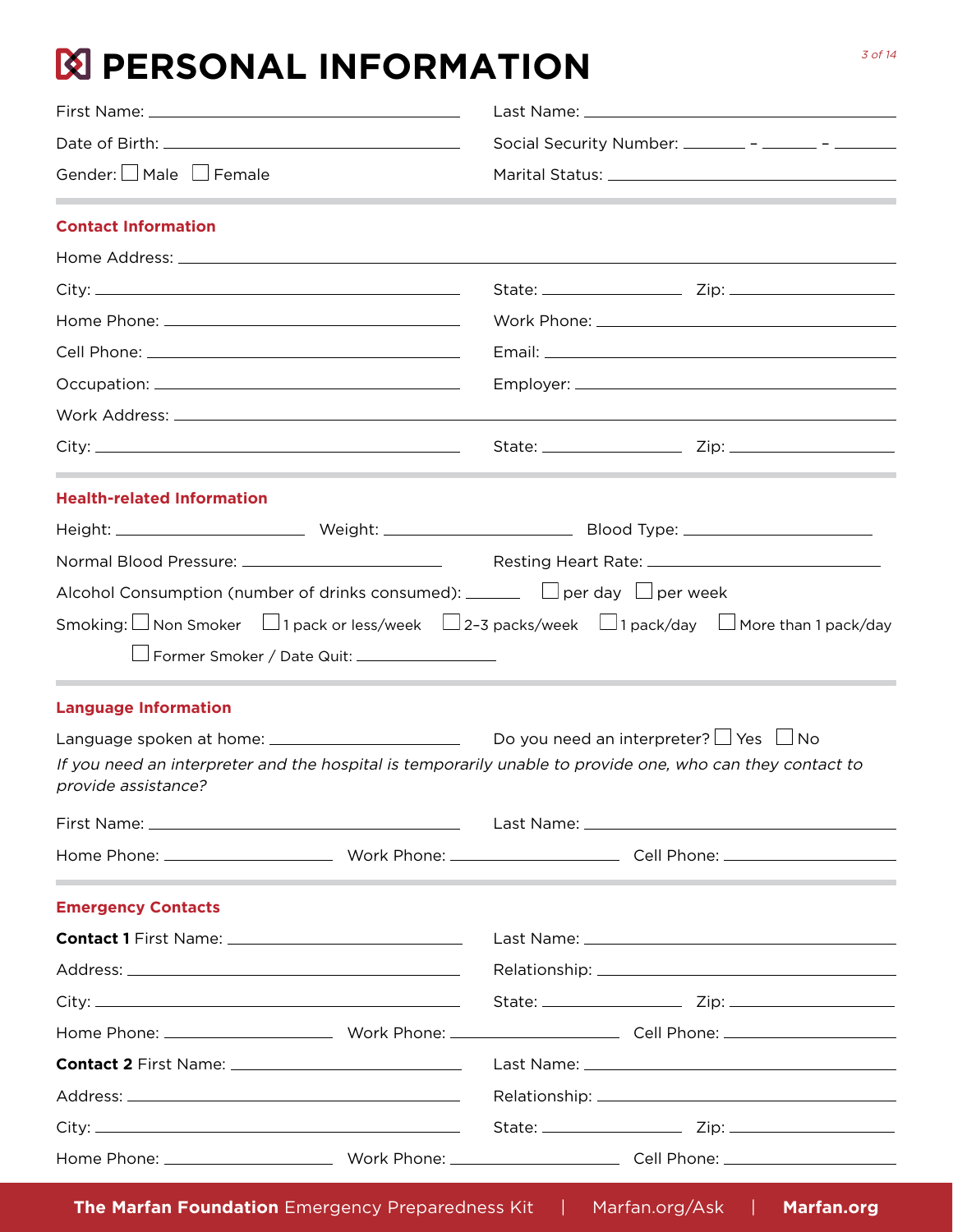## **MEDICAL HISTORY**

| <b>Diagnosis</b><br>Marfan Syndrome Age at diagnosis: __________ |  |
|------------------------------------------------------------------|--|
| <b>Current Medications (include vitamins/supplements)</b>        |  |
|                                                                  |  |
|                                                                  |  |
|                                                                  |  |
|                                                                  |  |
|                                                                  |  |
|                                                                  |  |
|                                                                  |  |
|                                                                  |  |
|                                                                  |  |
|                                                                  |  |
|                                                                  |  |
|                                                                  |  |

If you have additional medications, please list them on page 7 of this form.

#### **Allergies**

| - |  |
|---|--|
|   |  |

### **Cardiac History (Heart)**

What cardiac issues do you have or have you previously had? (e.g., mitral valve prolapse, aortic regurgitation or aortic aneurysm/dissection, etc.)

Please attach most recent imaging studies.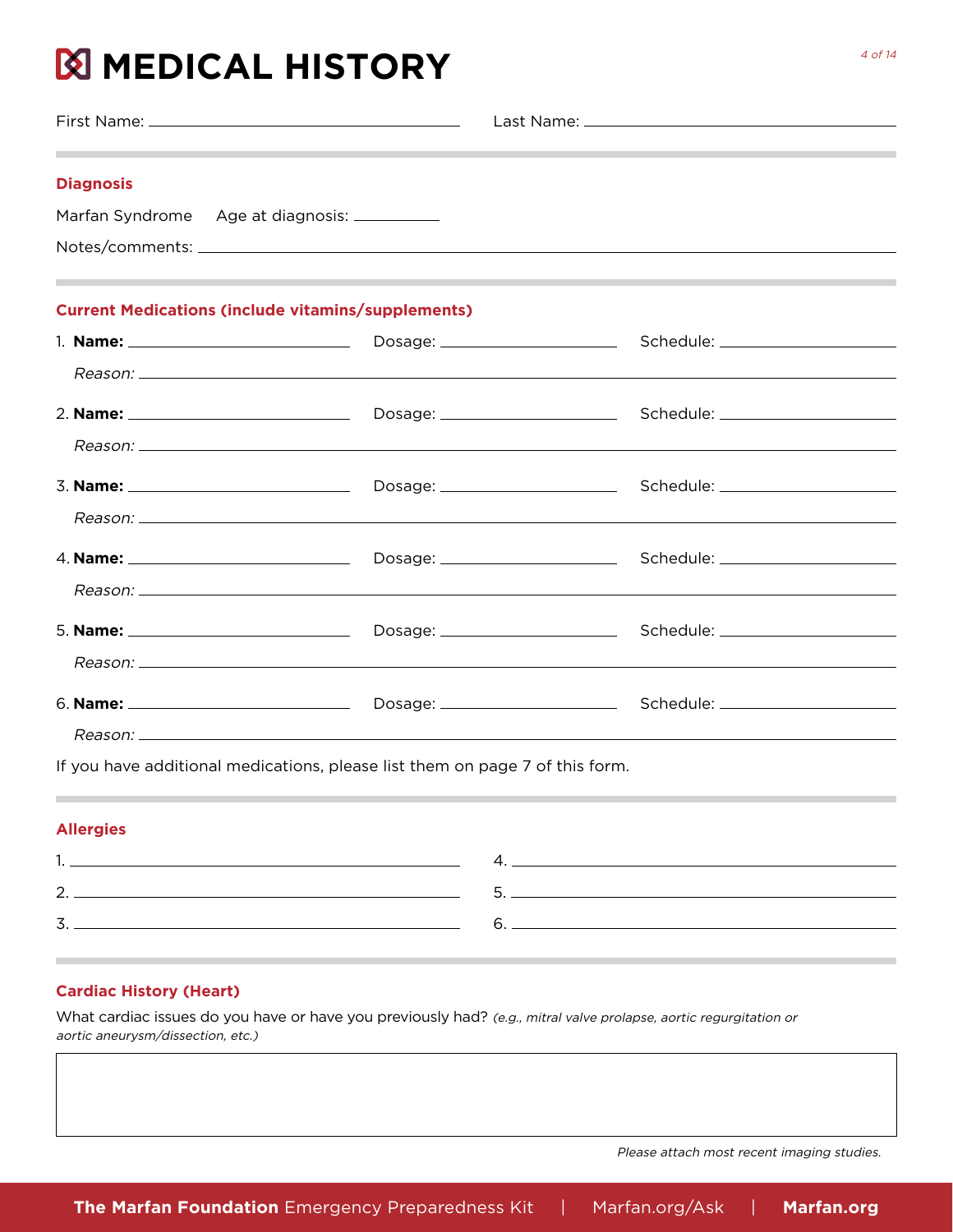### **Ocular History (Eyes)**

What ocular issues do you have or have you previously had? (e.g., lens dislocation, retinal detachment, strabismus, cataracts, etc.)

Please attach most recent imaging studies.

#### **Orthopedic History (Bones & Joints)**

What skeleton and joint issues do you have or have you previously had? (e.g., scoliosis, dislocations, etc.)

Please attach most recent imaging studies.

#### **Pulmonary History (Lungs)**

What lung issues do you have or have you previously had? (e.g. asthma, pneumothorax, pulmonary blebs, etc.)

Please attach most recent imaging studies.

#### **Recent Surgeries /Procedures**

What surgeries/procedures have you had? (e.g., aortic repair, eye surgeries, pectus surgeries, etc.)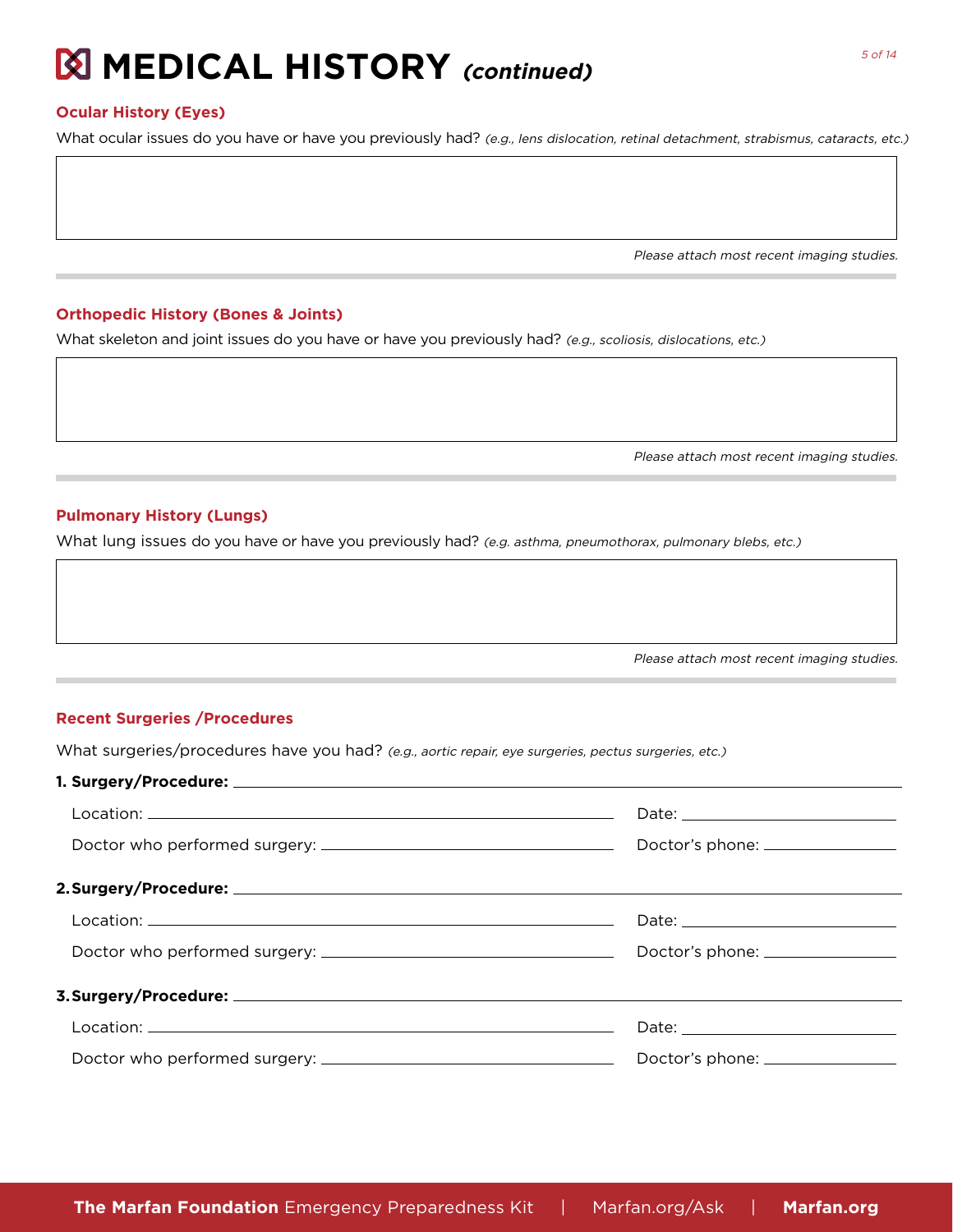| Doctor's phone: ________________ |
|----------------------------------|

If you have additional surgeries/procedures, please list them on page 8 of this form.

### **Additional Current Medications (include vitamins/supplements)**

|  | Dosage: _________________________ |  |
|--|-----------------------------------|--|
|  |                                   |  |
|  |                                   |  |
|  |                                   |  |
|  |                                   |  |
|  |                                   |  |
|  |                                   |  |
|  |                                   |  |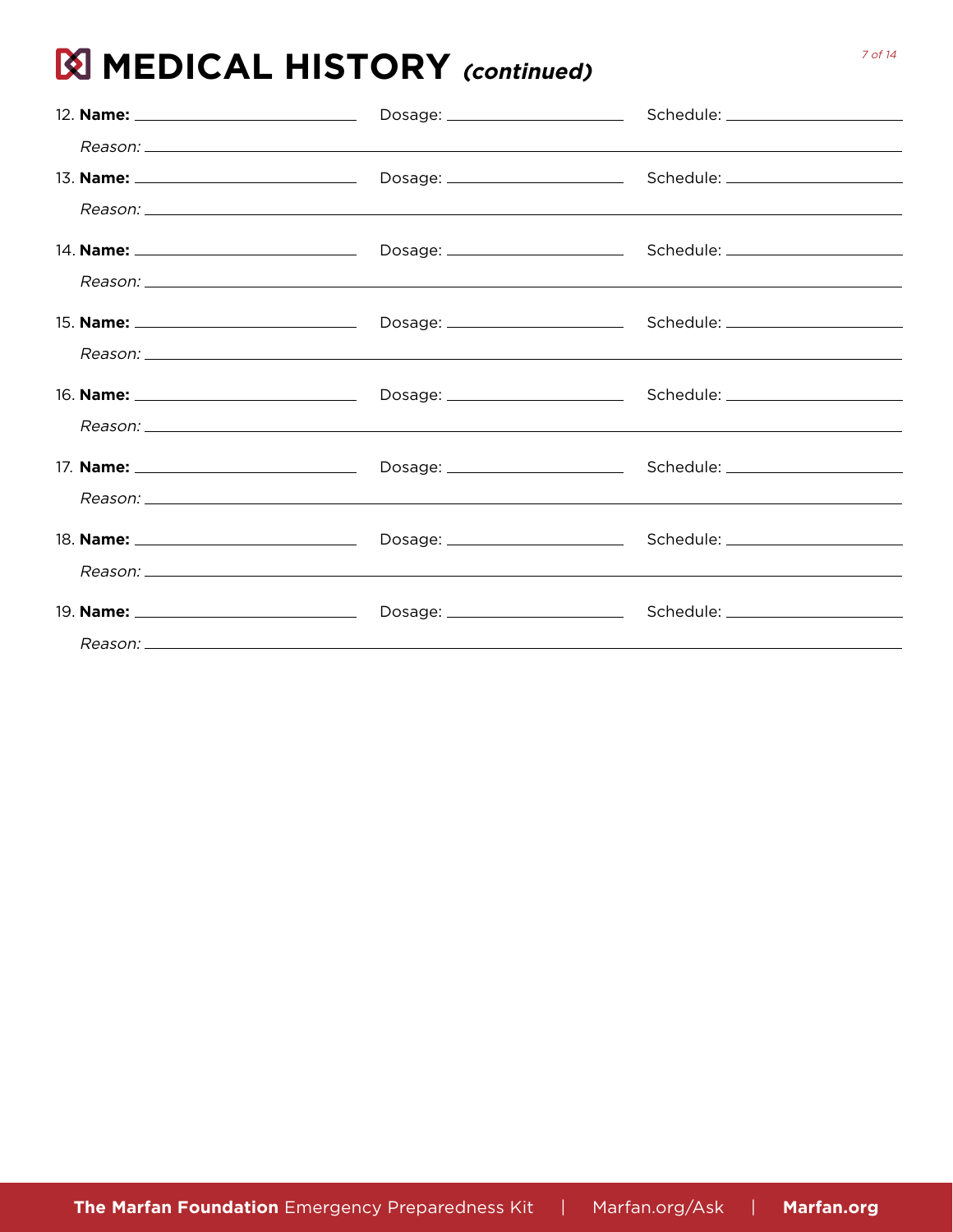First Name: Last Name:

### **Additional Recent Surgeries /Procedures**

What surgeries/procedures have you had (e.g., aortic repair, arterial repair, intestinal surgery, etc)?

| Doctor's phone: ________________                                                                                                                                                                                                     |  |
|--------------------------------------------------------------------------------------------------------------------------------------------------------------------------------------------------------------------------------------|--|
|                                                                                                                                                                                                                                      |  |
|                                                                                                                                                                                                                                      |  |
| Doctor's phone: ________________                                                                                                                                                                                                     |  |
|                                                                                                                                                                                                                                      |  |
|                                                                                                                                                                                                                                      |  |
| Doctor's phone: _______________                                                                                                                                                                                                      |  |
|                                                                                                                                                                                                                                      |  |
|                                                                                                                                                                                                                                      |  |
| Doctor's phone: _______________                                                                                                                                                                                                      |  |
|                                                                                                                                                                                                                                      |  |
|                                                                                                                                                                                                                                      |  |
|                                                                                                                                                                                                                                      |  |
| 15. Surgery/Procedure: <u>2008 and 2008 and 2008 and 2008 and 2008 and 2008 and 2008 and 2008 and 2008 and 2008 and 2008 and 2008 and 2008 and 2008 and 2008 and 2008 and 2008 and 2008 and 2008 and 2008 and 2008 and 2008 and </u> |  |
|                                                                                                                                                                                                                                      |  |
|                                                                                                                                                                                                                                      |  |
|                                                                                                                                                                                                                                      |  |
|                                                                                                                                                                                                                                      |  |
| Doctor's phone: ________________                                                                                                                                                                                                     |  |
|                                                                                                                                                                                                                                      |  |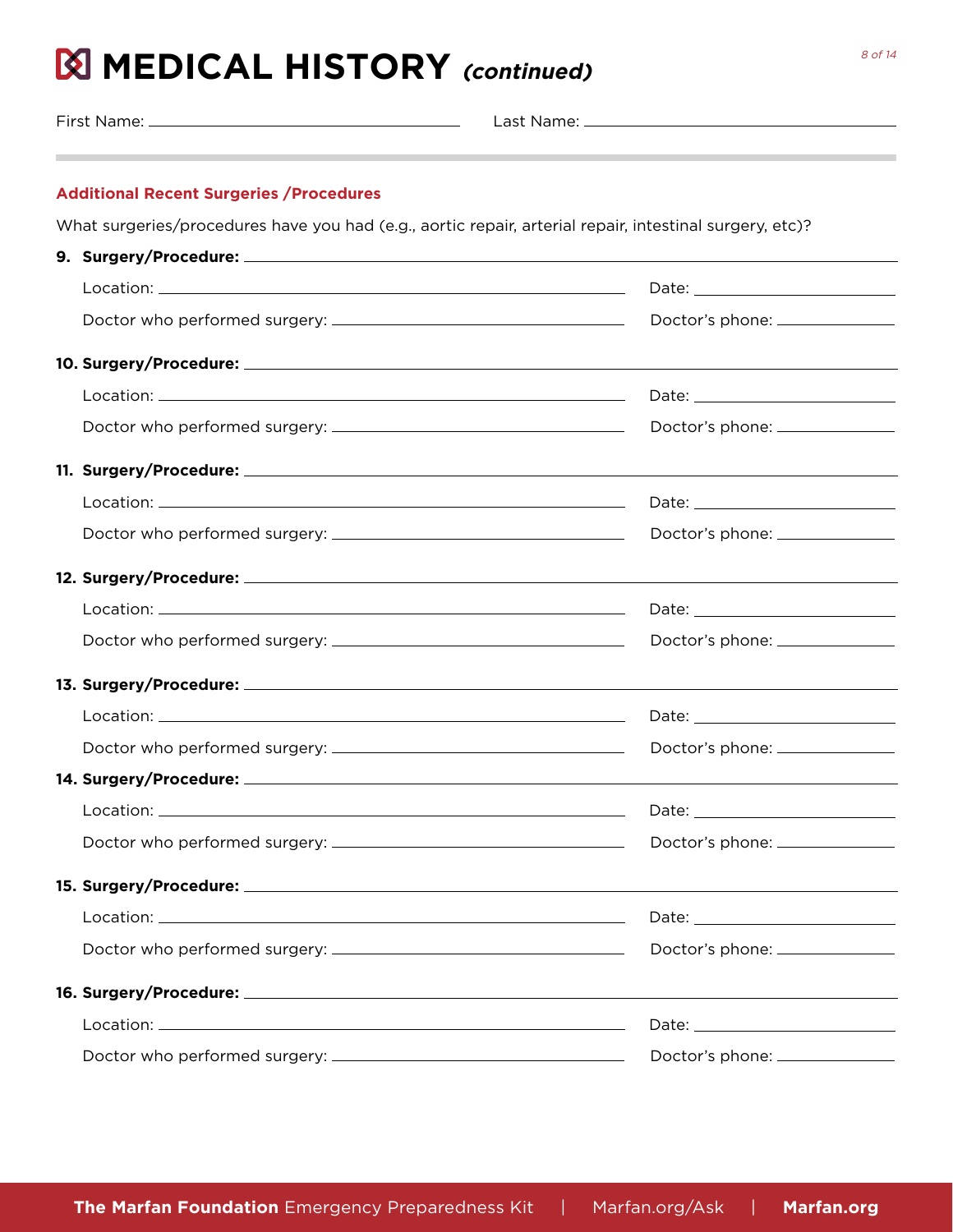## **N** DOCTOR(S) INFORMATION

| <b>Primary Care Physician</b> |  |  |
|-------------------------------|--|--|
|                               |  |  |
|                               |  |  |
|                               |  |  |
|                               |  |  |
| <b>Geneticist</b>             |  |  |
|                               |  |  |
|                               |  |  |
|                               |  |  |
|                               |  |  |
| <b>Cardiologist</b>           |  |  |
|                               |  |  |
|                               |  |  |
|                               |  |  |
|                               |  |  |
| <b>Cardiac Surgeon</b>        |  |  |
|                               |  |  |
|                               |  |  |
|                               |  |  |
|                               |  |  |
| <b>Ophthalmologist</b>        |  |  |
|                               |  |  |
|                               |  |  |
|                               |  |  |
|                               |  |  |

9 of 14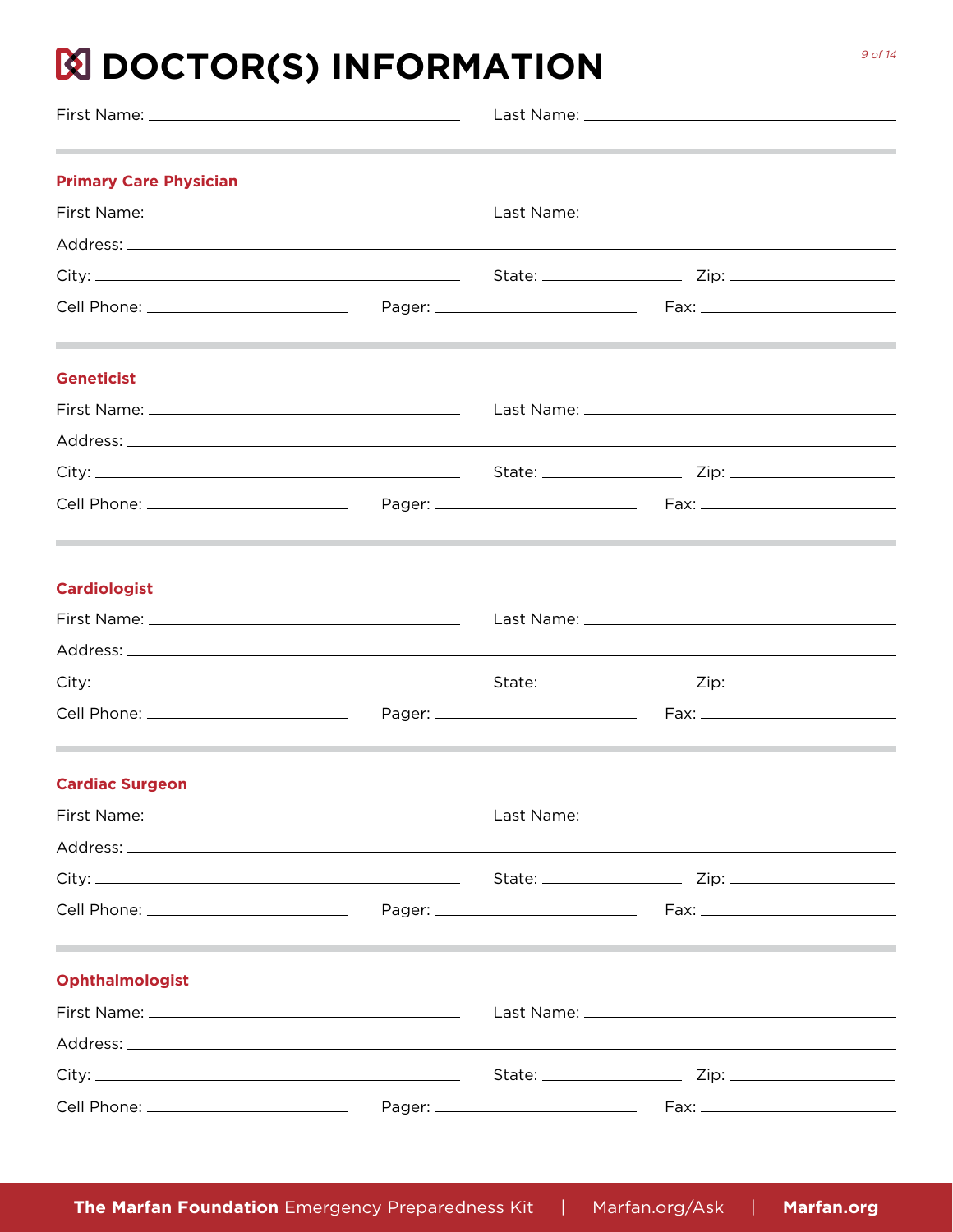## **EX DOCTOR(S) INFORMATION** (continued)

If you have additional doctors, please list them on page 11 of this form.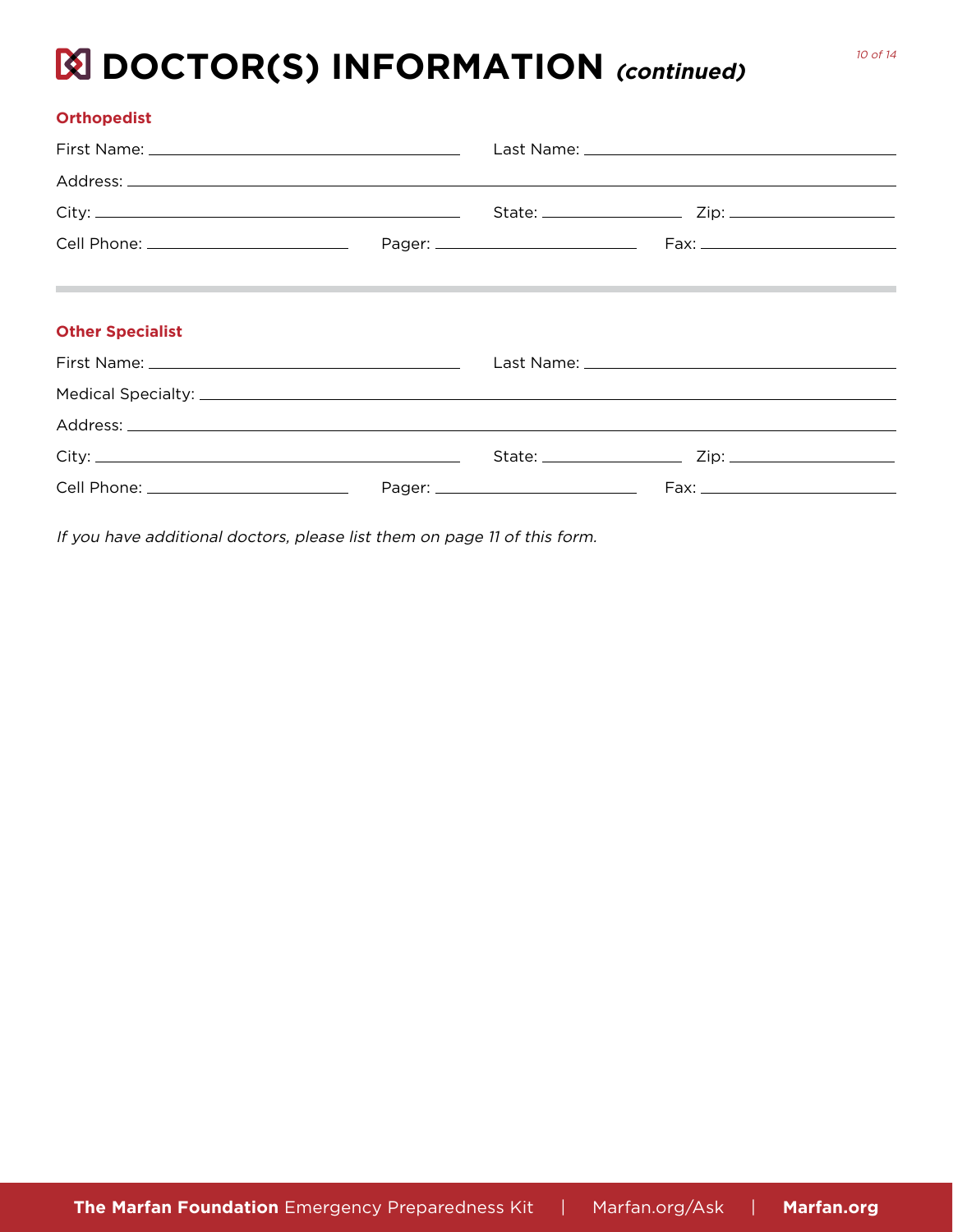### **EX DOCTOR(S) INFORMATION** (continued)

| <b>Other Specialist</b>                                      |  |  |  |
|--------------------------------------------------------------|--|--|--|
|                                                              |  |  |  |
|                                                              |  |  |  |
|                                                              |  |  |  |
|                                                              |  |  |  |
|                                                              |  |  |  |
| the control of the control of the<br><b>Other Specialist</b> |  |  |  |
|                                                              |  |  |  |
|                                                              |  |  |  |
|                                                              |  |  |  |
|                                                              |  |  |  |
|                                                              |  |  |  |
| <b>Other Specialist</b>                                      |  |  |  |
|                                                              |  |  |  |
|                                                              |  |  |  |
|                                                              |  |  |  |
|                                                              |  |  |  |
|                                                              |  |  |  |
| <b>Other Specialist</b>                                      |  |  |  |
|                                                              |  |  |  |
|                                                              |  |  |  |
|                                                              |  |  |  |
|                                                              |  |  |  |
|                                                              |  |  |  |
| <b>Other Specialist</b>                                      |  |  |  |
|                                                              |  |  |  |
|                                                              |  |  |  |
|                                                              |  |  |  |
|                                                              |  |  |  |
|                                                              |  |  |  |

**The Marfan Foundation** Emergency Preparedness Kit | Marfan.org/Ask | **Marfan.org**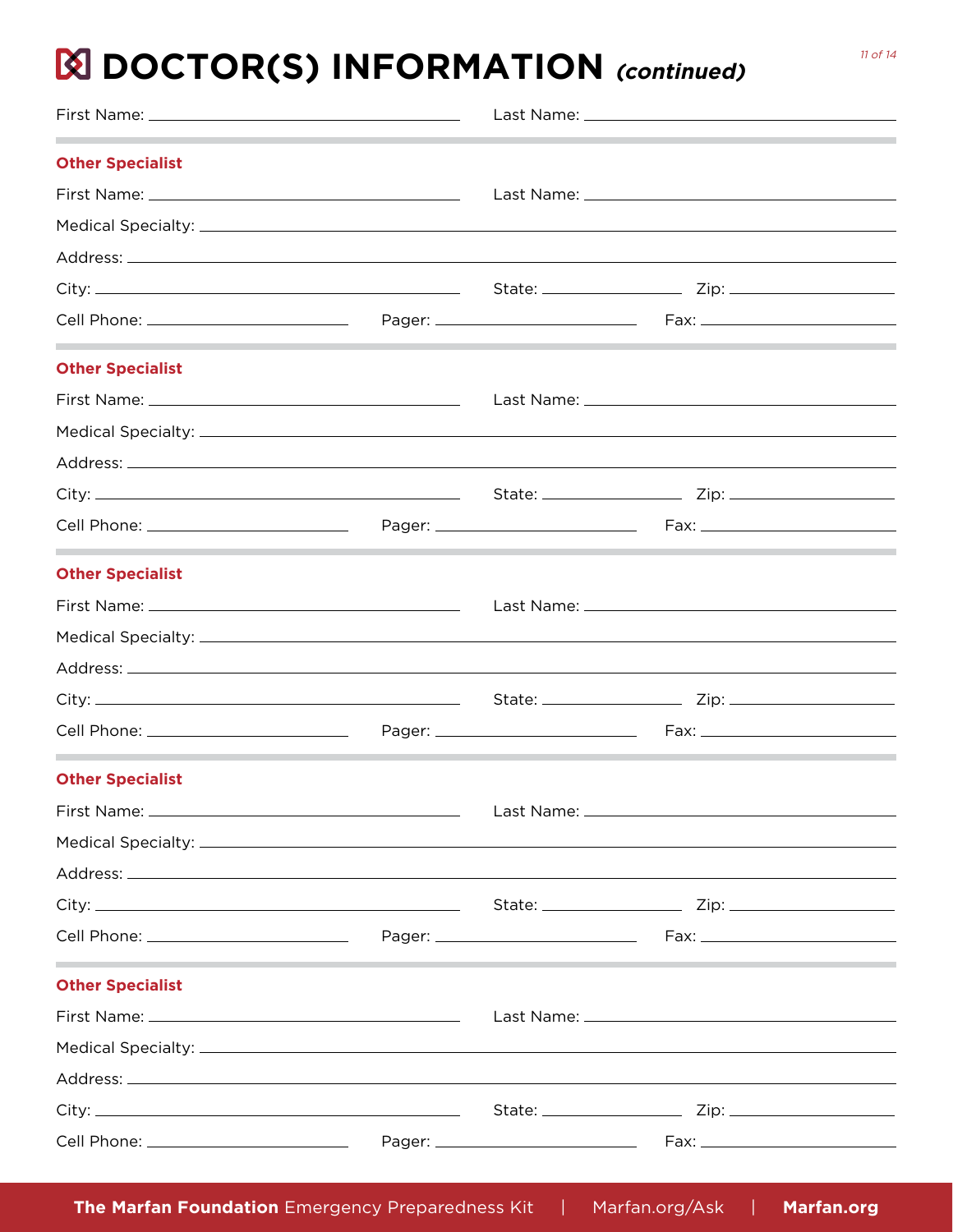### **INSURANCE INFORMATION**

| <b>Primary Health Insurance</b>                                                                                |  |  |
|----------------------------------------------------------------------------------------------------------------|--|--|
| Type of Policy: $\Box$ EPO $\Box$ HMO $\Box$ PPO $\Box$ POS $\Box$ Other, please specify: $\Box$               |  |  |
| Authorization required: □ Yes □ No Authorization No.: _ _ _ _ _ _ Effective Date: _ _ _ _ _ _ _ _ _            |  |  |
|                                                                                                                |  |  |
|                                                                                                                |  |  |
|                                                                                                                |  |  |
| Subscriber: $\Box$ Self $\Box$ Spouse $\Box$ Other, please specify: $\Box$                                     |  |  |
|                                                                                                                |  |  |
|                                                                                                                |  |  |
|                                                                                                                |  |  |
|                                                                                                                |  |  |
|                                                                                                                |  |  |
|                                                                                                                |  |  |
| <b>Secondary Health Insurance</b>                                                                              |  |  |
| Type of Policy: $\Box$ EPO $\Box$ HMO $\Box$ PPO $\Box$ POS $\Box$ Other, please specify: $\Box$               |  |  |
| Authorization required: LJ Yes LJ No Authorization No.: ________________________ Effective Date: _____________ |  |  |
|                                                                                                                |  |  |
|                                                                                                                |  |  |
|                                                                                                                |  |  |
| Subscriber: $\Box$ Self $\Box$ Spouse $\Box$ Other, please specify: $\Box$                                     |  |  |
|                                                                                                                |  |  |
| Subscriber ID Number: ____________________________                                                             |  |  |
|                                                                                                                |  |  |
|                                                                                                                |  |  |
|                                                                                                                |  |  |
|                                                                                                                |  |  |

12 of 14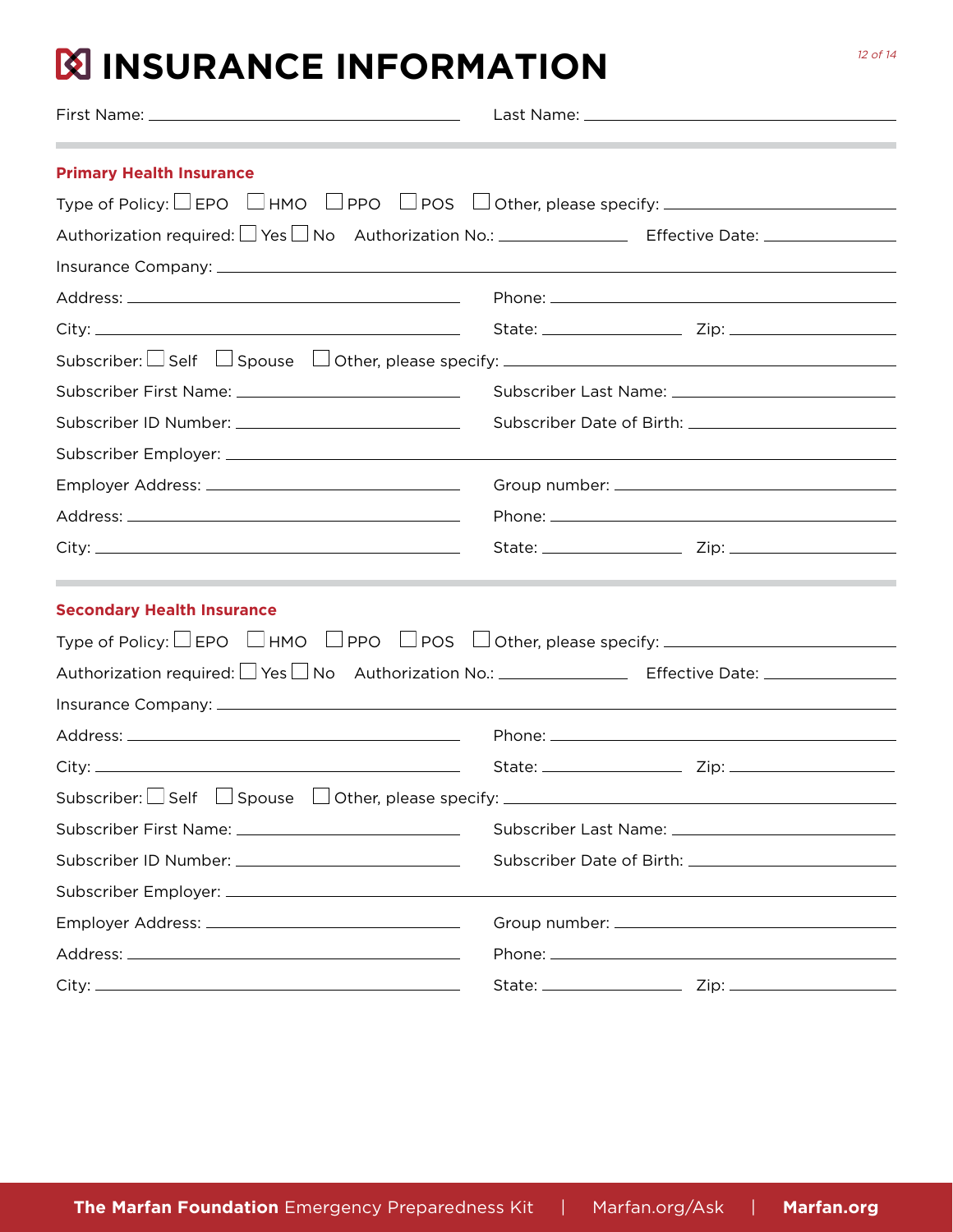## **FAMILY MEDICAL HISTORY**

First Name: Last Name:

| <b>Father</b>                                     | <b>Mother</b>                                                           |
|---------------------------------------------------|-------------------------------------------------------------------------|
| <b>Aortic Dissection</b>                          | <b>Aortic Dissection</b>                                                |
| Aneurysm                                          | Aneurysm                                                                |
| Stroke or TIA                                     | Stroke or TIA                                                           |
| Asthma                                            | Asthma                                                                  |
| Blood Disorder (e.g., anemia)                     | Blood Disorder (e.g., anemia)                                           |
| <b>Congestive Heart Failure</b>                   | <b>Congestive Heart Failure</b>                                         |
| COPD (chronic obstructive pulmonary disease)      | COPD (chronic obstructive pulmonary disease)                            |
| Coronary Artery Disease                           | Coronary Artery Disease                                                 |
| <b>Diabetes</b>                                   | <b>Diabetes</b>                                                         |
| Malignancy                                        | Malignancy                                                              |
| Neuromuscular Weakness                            | Neuromuscular Weakness                                                  |
| Obstructive Sleep Apnea                           | Obstructive Sleep Apnea                                                 |
| Pancreatitis                                      | Pancreatitis                                                            |
| Peripheral Artery Disease                         | Peripheral Artery Disease                                               |
| Renal Dysfunction                                 | <b>Renal Dysfunction</b>                                                |
| Seizures                                          | Seizures                                                                |
| <b>Thyroid Disease</b>                            | <b>Thyroid Disease</b>                                                  |
| Other (please specify): _                         | Other (please specify): $\equiv$                                        |
|                                                   |                                                                         |
| <b>Grandparents</b><br><b>Aortic Dissection</b>   | <b>Other Relatives</b><br><b>Aortic Dissection</b>                      |
|                                                   |                                                                         |
| Aneurysm<br>Stroke or TIA                         | Aneurysm<br>Stroke or TIA                                               |
| Asthma                                            | Asthma                                                                  |
|                                                   |                                                                         |
| Blood Disorder (e.g., anemia)                     | Blood Disorder (e.g., anemia)                                           |
| Congestive Heart Failure                          | Congestive Heart Failure                                                |
| COPD (chronic obstructive pulmonary disease)      | COPD (chronic obstructive pulmonary disease)<br>Coronary Artery Disease |
| <b>Coronary Artery Disease</b><br><b>Diabetes</b> | <b>Diabetes</b>                                                         |
| Malignancy                                        | Malignancy                                                              |
| Neuromuscular Weakness                            | Neuromuscular Weakness                                                  |
| Obstructive Sleep Apnea                           | Obstructive Sleep Apnea                                                 |
| Pancreatitis                                      | Pancreatitis                                                            |
| Peripheral Artery Disease                         |                                                                         |
|                                                   |                                                                         |
|                                                   | Peripheral Artery Disease                                               |
| Renal Dysfunction                                 | Renal Dysfunction                                                       |
| Seizures                                          | Seizures                                                                |
|                                                   |                                                                         |
| <b>Thyroid Disease</b>                            | <b>Thyroid Disease</b><br>Other (please specify): __________            |

13 of 14